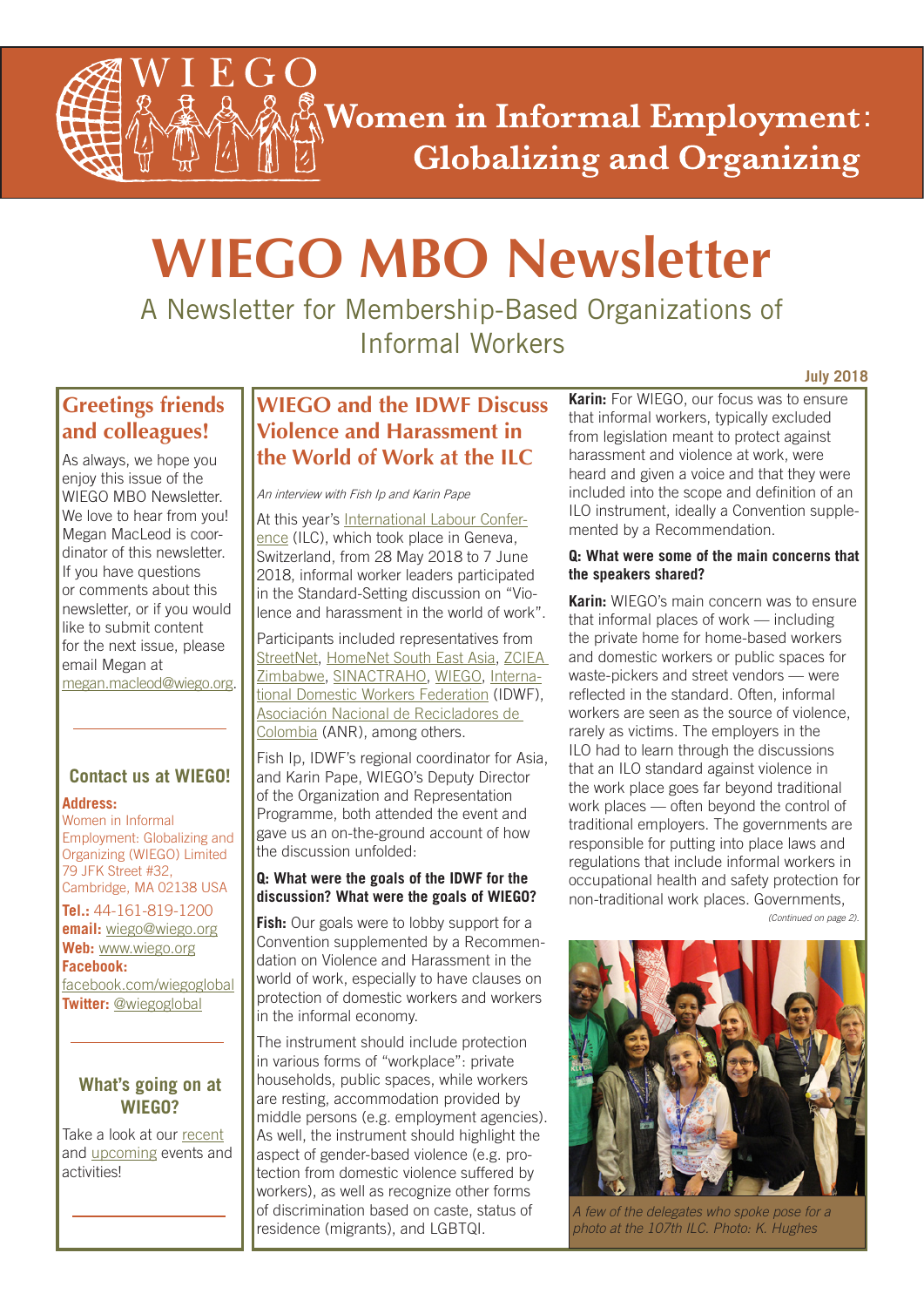# **The First Law School for Informal Workers**

WIEGO's Law Programme and its Organization and Representation Programme (ORP) are bringing Administrative Law down to the street level with a "law school" for informal workers called "WIEGO Law School on Administrative Law". The goal is to educate informal workers of various sectors together on how city bylaws affect them and how they can harness them to gain a voice in their cities.

The very first Law School took place from 13-16 February 2018 in Johannesburg, South Africa. Participants included 19 representatives from the South African Waste Pickers Association (SAWPA) and 23 representatives from the South African Informal Traders Association (SAITA).

The sessions covered by-laws regulating street vending and waste reclaiming, Administrative Law, negotiating with authorities, and a panel with two legal organizations: the Legal Resources Centre and the Socio Economic Rights Initiative.

When asked at the end of the programme how they felt about it, the informal workers were overwhelm-Ingly positive. Said one worker, "Administrative law is going to help us in our struggle...it helps us to question whether they [law enforcement] were reasonable and procedurally fair...we won't allow them to take action without giving us the reasons."

Further Law School projects are planned for street vendors in Mexico City, Mexico, and Accra, Ghana.

To learn more, see [here.](http://www.wiego.org/wiego/core-programmes/law-and-informal-economy)

#### *(Continued from page 1).*

however, can also be perpetrators, not only in their role as employers but also through their enforcement bodies, such as the police. There is still room for improving the draft instrument in next year's discussions.

**Fish:** It took days to negotiate the definition and scope of the Convention and Recommendation. Government delegates had, from time-to-time, reflected concerns over terminology/coverage (e.g. domestic violence, coverage of protection during workers' commuting to and from work). We were happy that these were kept in the proposed instrument.

However, we were disappointed that the list of groups disproportionately affected by violence and harassment was removed in the negotiation under paragraph 10. There was strong opposition against the mention of LGBTQI.

## **Q: How did the speakers feel about their participation? Did they feel that they had made an impact? Did they feel they had accomplished their goals?**

**Fish:** Yes, we did. In general we felt we accomplished our goals, especially on the forms of the instrument. We had reached out and talked to as many government delegates as possible. We had submitted our amendment proposals to the spokesperson of the workers' group and these were taken up. However, we need to speak more as workers, not only as domestic workers, and we need to follow up the process after we are back to our countries. For instance, we need to continue to lobby governments to ensure the negotiation next year in 2019 will go as well as we wish.

**Karin:** The most significant outcome, of course, is that almost all governments which spoke, were in favour of having a Convention supplemented by a Recommendation — and not just a Recommendation. This means that next year, we can hope to see the adoption of an ILO Convention on Violence & Harassment at Work!

Generally speaking there are gains and losses in the text of the first round of negotiations. What we still miss is the recognition of the State as a perpetrator, for example, in the form of police forces which are confiscating the goods of street vendors without any legal grounds. We will be working on it in the course of next year and will be well prepared when travelling to Geneva in 2019.

## **Further resources:**

• Read the full IDWF [Platform of Demands](http://www.idwfed.org/en/resources/platform-of-demands-violence-and-harassment-against-women-and-men-in-the-world-of-work/@@display-file/attachment_1) for the ILC.



*Waste pickers in Popayan are formalizing to gain recognition and better wages. Photo: F. Parra*

- Watch Myrtle Witbooi, IDWF president, speak [here](http://idwfed.org/en/updates/switzerland-idwf-delegation-at-the-international-labor-conference-in-geneva) and [here](http://idwfed.org/en/updates/ilc-107-let-2018-be-the-start-of-freedom-from-abuse-for-domestic-workers).
- [Listen to Zainab of KUDHEIHA Kenya and](https://youtu.be/R8qzH2gUZzQ) Marcelina of CACEH Mexico speak in an interview.
- [Listen to the some of the workers who](https://www.youtube.com/playlist?list=PLOdX1pDW0yXJfaC-VAlaurSQef4tQLkWH) spoke during the ILC on WIEGO's YouTube channel.

# **Recognition for Waste Pickers in Colombia**

#### By Federico Parra

In Colombia, organized waste pickers, headed by the Association of Recyclers of Bogotá (ARB), have been the drivers of a small revolution: after more than 20 years of struggle, they won the right to be recognized and remunerated as providers of the public recycling service. This accomplishment was achieved through a legal strategy that resulted in more than seven pronouncements from the Constitutional Court of Colombia in defense of the rights of waste pickers.

This means that, in addition to having an income for the commercialization of recyclable materials recovered in the streets, waste picker organizations that meet certain requirements can receive a second payment for waste management services, paid for by the citizens. This process began in Bogotá in 2013. The challenge since then has been to articulate those requirements with the Constitutional Orders in order to have a gradual and equilibrated waste picker formalization process.

Before 2017, this only happened in Bogotá. Today in Colombia, 11 municipalities have at least one waste picker organization that they remunerate as a provider of the public recycling service. WIEGO has contributed directly and indirectly to this achievement in